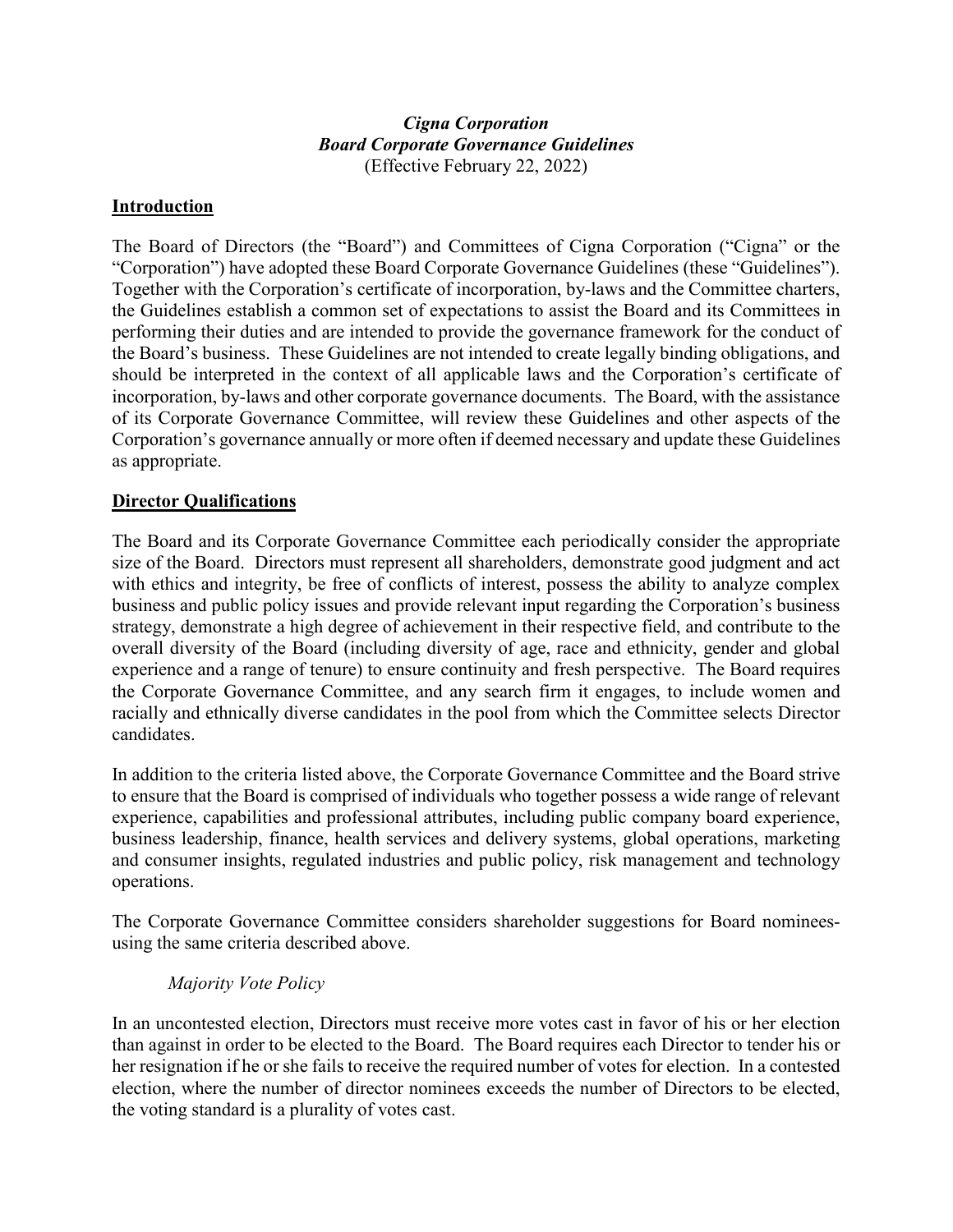### *Independence*

The Board believes it should be composed principally of independent Directors. Cigna has never had more than two employee Directors. The Board reviews relevant relationships among Directors, their immediate family members and Cigna, consistent with Cigna's independence standards and the independence requirements set forth in the New York Stock Exchange rules, as further discussed below.

To be considered independent under the New York Stock Exchange rules, the Board must affirmatively determine that a Director has no material relationship with Cigna (either directly or as a partner, shareholder or officer of an organization that has a relationship with Cigna). In affirmatively determining the independence of any Director who will serve on the People Resources Committee, the Board must consider all factors specifically relevant to determining whether a Director has a relationship with Cigna which is material to that Director's ability to be independent from management in connection with the duties of a being a People Resources Committee member, including, but not limited to: the source of compensation of the Director, including any consulting, advisory or other compensatory fee paid by Cigna to such Director; and whether the Director is affiliated with Cigna, a subsidiary of Cigna or an affiliate of a subsidiary of Cigna. Material relationships may include, but are not limited to, commercial, industrial, banking, consulting, legal, accounting, charitable and familial relationships.

In addition, Audit Committee members may not accept directly or indirectly any consulting, advisory or other compensatory fee from Cigna or any subsidiary of Cigna, and may not be affiliated persons of Cigna or any subsidiary of Cigna. Audit Committee members may receive Directors' fees in the form of cash, equity or other in-kind consideration ordinarily available to Directors under Cigna's non-employee Director compensation program, and fixed amounts of compensation for prior service with Cigna.

The Board will broadly consider all relevant facts and circumstances in making independence determinations. These determinations will be made annually and disclosed in Cigna's proxy statement. The Board has established these guidelines to assist it in determining Director independence.

(a) A Cigna Director is not independent if any of the following apply, as interpreted by the New York Stock Exchange:

- (i) the Director is, or has been within the last three years, an employee of Cigna, or an immediate family member (defined for purposes of these Guidelines as a spouse, parent, child, sibling, mother or father-in-law, son or daughterin-law, brother or sister-in-law or anyone (other than a domestic employee) who shares the Director's home) is, or has been within the last three years, an executive officer of Cigna;
- (ii) the Director has received, or has an immediate family member who has received, during any 12-month period within the last three years, more than \$120,000 in direct compensation from Cigna, other than Director and Committee fees and pension or other forms of deferred compensation for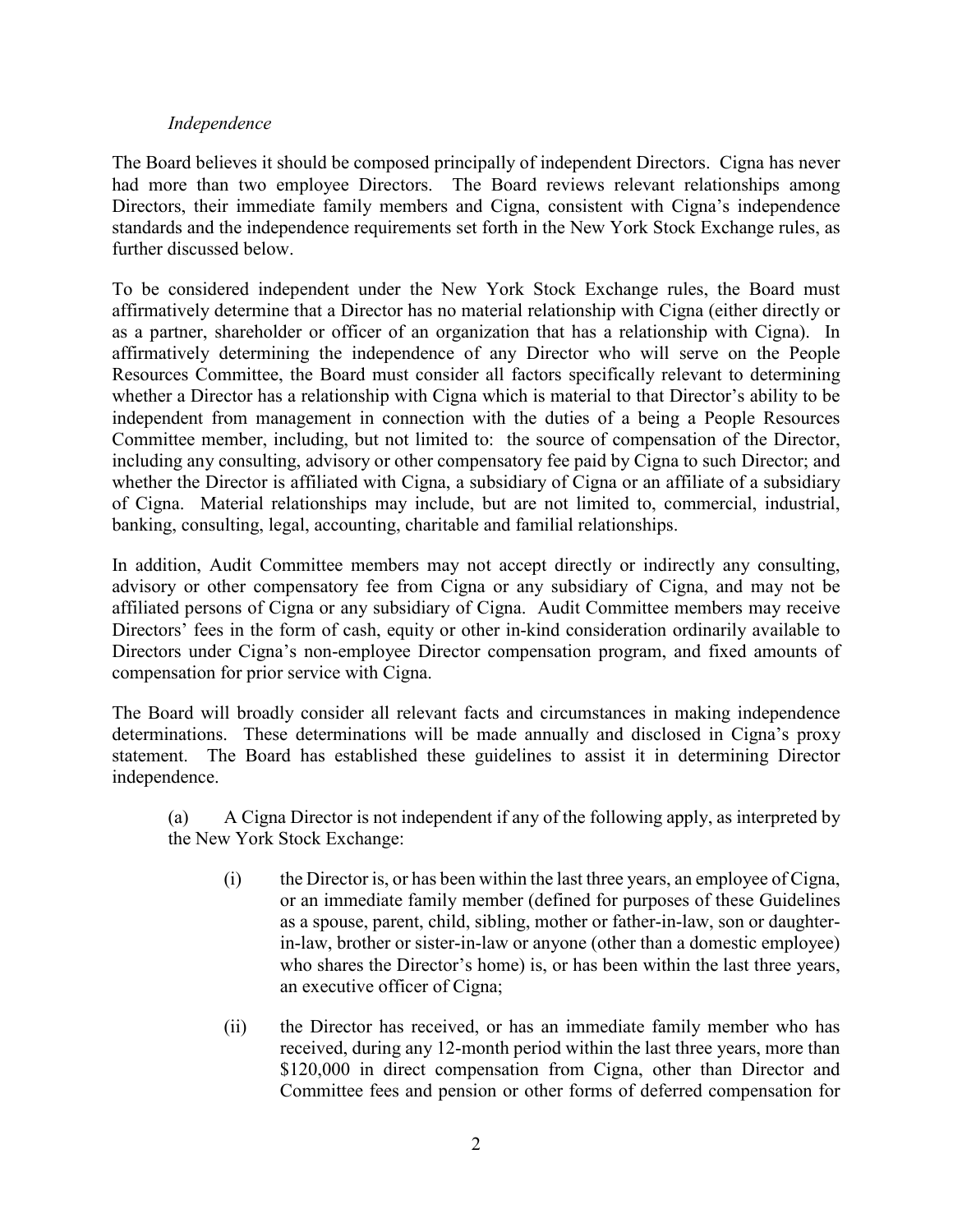prior service (provided such compensation is not contingent in any way on continued service);

- (iii) the Director is a current partner or employee of Cigna's external auditor or an employee of Cigna's internal audit department, or an immediate family member is (1) a current partner of Cigna's external auditor or (2) an employee of Cigna's internal audit department who personally works on Cigna's audit;
- (iv) the Director or an immediate family member was within the last three years (but is no longer) a partner or employee of Cigna's external auditor or an employee in Cigna's internal audit department and personally worked on Cigna's audit within that time;
- (v) the Director or an immediate family member is, or has been within the last three years, employed as an executive officer of another company where any of Cigna's present executives at the same time serves or served on that company's compensation committee; or
- (vi) the Director is a current employee, or an immediate family member is a current executive officer, of a company that has made payments to, or received payments from, Cigna for property or services in an amount which, in any of the last three fiscal years, exceeds the greater of \$1 million, or two percent of the other company's consolidated gross revenue.

(b) The following commercial or charitable relationships are not material and do not impair a Director's independence:

- (i) if a Director or an immediate family member is an executive officer of another company in which Cigna owns a voting securities interest, and the amount of Cigna's interest is less than five percent of the class of voting securities of that company;
- (ii) if a Director or an immediate family member is an executive officer of another company that owns a voting securities interest in Cigna, and the amount of the other company's interest is less than five percent of the class of voting securities of Cigna;
- (iii) if a Director or an immediate family member is an executive officer of another company that is indebted to Cigna, or to which Cigna is indebted, and the total amount of either company's indebtedness to the other is less than five percent of the total consolidated assets of the company where the Director or immediate family member (as applicable) serves as an executive officer;
- (iv) if a Director or an immediate family member serves as a member of the Board or serves in a position with similar duties and responsibilities (such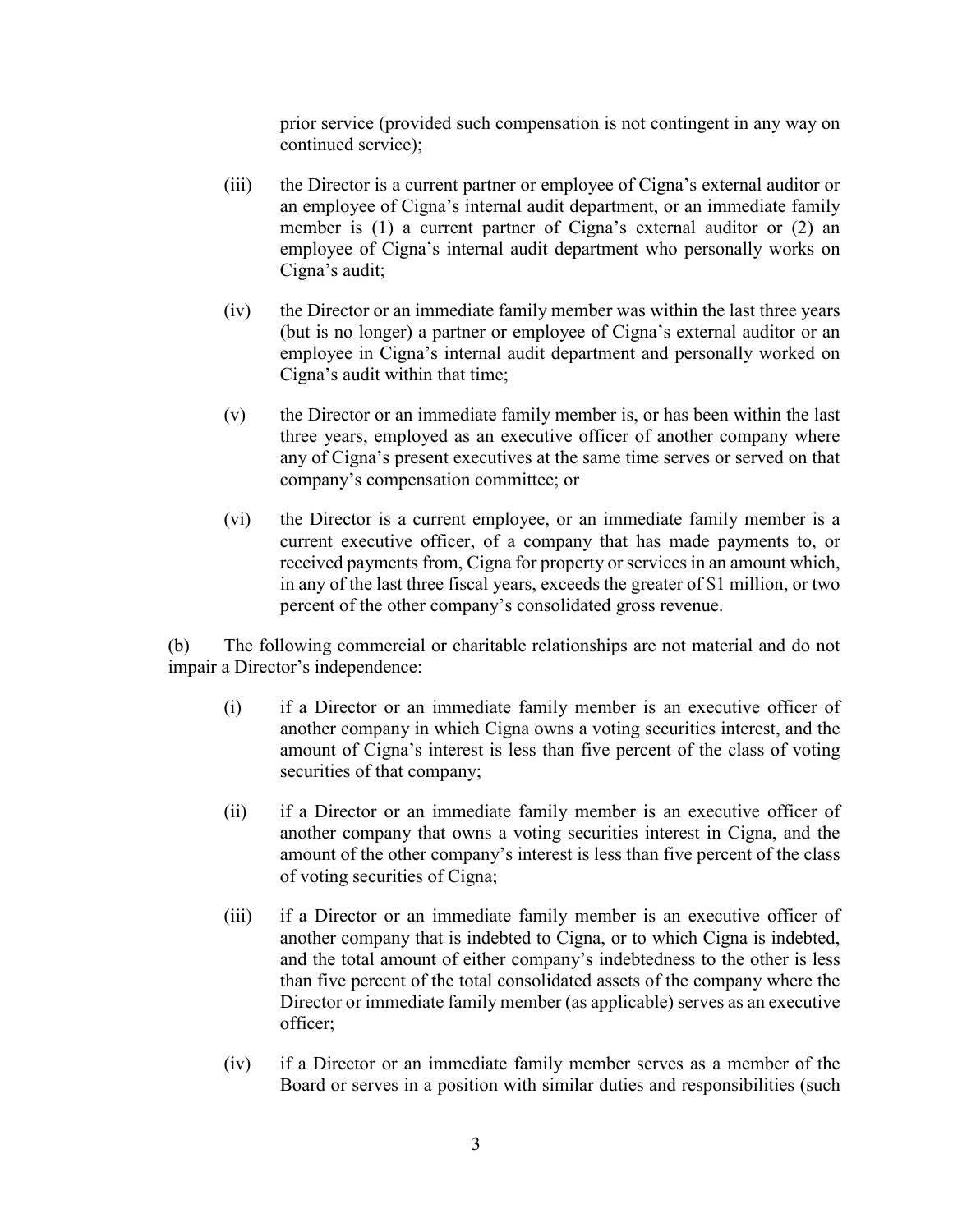as a trustee) of another organization that makes payments to or receives payments from Cigna in the ordinary course of business;

- (v) if a Director or an immediate family member serves as an employee or director (but does not serve as an executive officer, or partner or in another position with principal policy-making responsibilities) of an organization that makes payments to or receives payments from Cigna in the ordinary course of business;
- (vi) if a Director or an immediate family member serves as an executive officer, director or trustee (or equivalent) of a not-for-profit organization, and Cigna's discretionary contributions to the organization in any of the last three fiscal years are less than the greater of \$1 million or two percent of that organization's annual gross revenue (Cigna's automatic matching of employee charitable contributions will not be included in the amount of Cigna's contributions for this purpose);
- (vii) if a Director or an immediate family member's interest arises solely from the Director or immediate family member's position as a director or advisory director (or similar position) of another corporation or organization that is a party to a transaction involving Cigna, and the Director or immediate family member (as applicable) did not participate in the furtherance or approval of the transaction and the transaction was negotiated on an arm's length basis;
- (viii) if a Director or an immediate family member (or an organization of which the Director or immediate family member is an executive officer or in a similar position), purchases health care services from Cigna on terms no more favorable to the Director or immediate family member (as applicable) (or such organization) than those customarily offered to similarly-situated persons who are not Directors or executive officers of Cigna;
- (ix) if a Director receives compensation for service as a member of the Board or any Committee thereof, including regular benefits received by other nonemployee Directors; or
- (x) Any relationship between Cigna and a non-immediate family member of any Director.

Loans to, or guarantees of obligations of, Directors and their immediate family members are prohibited.

### *Limit on Directorships*

Directors first notify the Chair of the Corporate Governance Committee, the Chair of the Board and the Lead Independent Director (if applicable) prior to accepting additional public, private or not-for-profit directorships.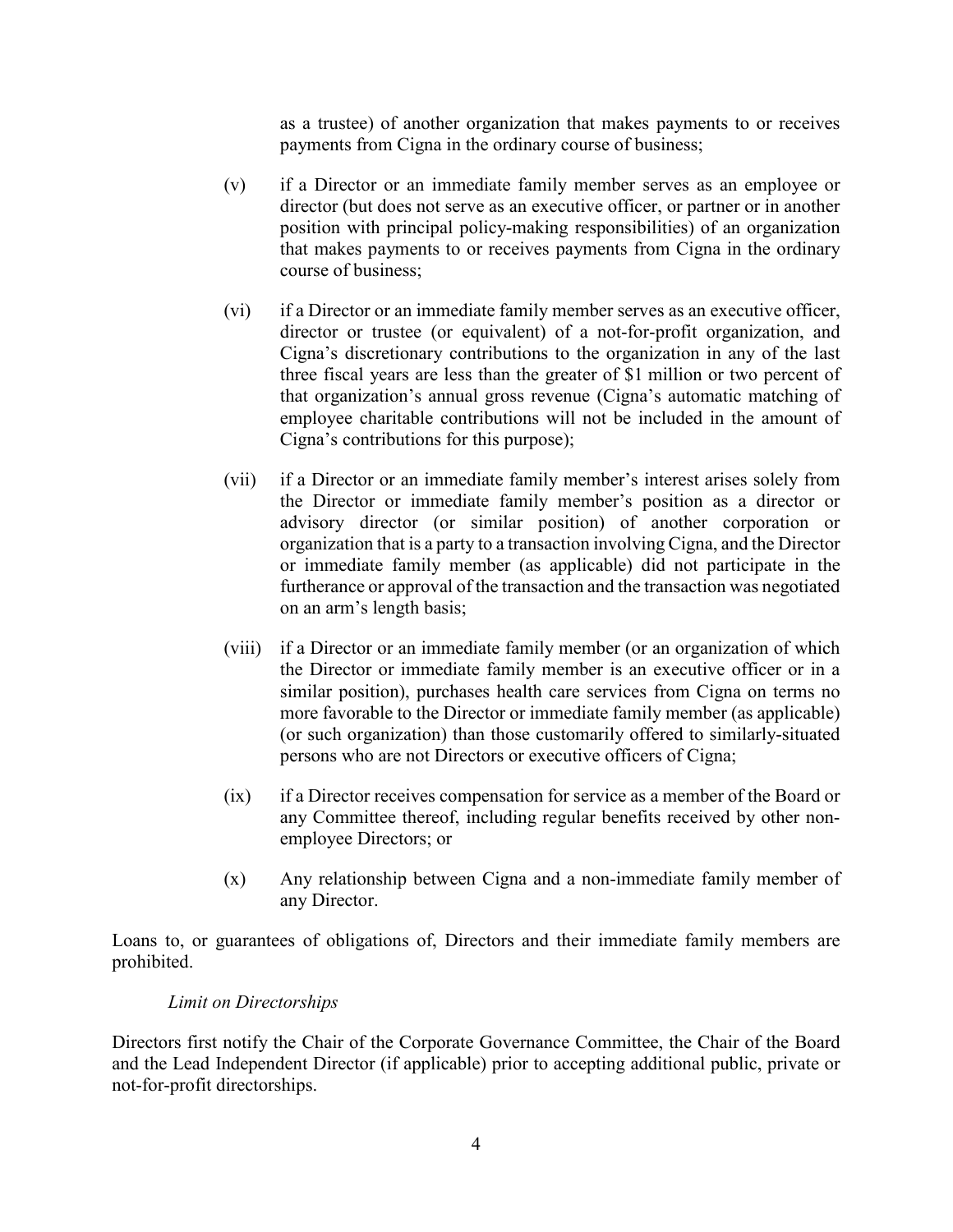Each Director who is also a chief executive officer of a public company may not serve on more than one public company board in addition to service on Cigna's Board and the board of directors of his/her employer (for a total of three public company directorships); and each Director who is not a chief executive officer of a public company may not serve on more than four boards of public companies in addition to service on Cigna's Board (for a total of five public company directorships).

In addition to the guidelines above, Directors may not serve on more than three public company audit committees.

# *Director Resignation, Retirement and Tenure*

If an incumbent Director fails to receive the required vote for reelection, the Corporate Governance Committee will act on an expedited basis to determine whether to accept the Director's resignation and will submit such recommendation for prompt consideration by the Board. The Board expects the Director whose resignation is under consideration to abstain from participating in any decision regarding that resignation. The Corporate Governance Committee and the Board may consider any factors they deem relevant in deciding whether to accept a Director's resignation.

The Board requires that any Director (a) discontinuing his or her principal position or (b) accepting a new principal position give notice and an offer of resignation to the Chair of the Corporate Governance Committee. The notice provides the Corporate Governance Committee with an opportunity to review the appropriateness of continued Board membership and make a recommendation to the Board as to whether to accept that Director's resignation.

The Board does not limit the overall length of time an individual may serve. Directors shall retire no later than the annual meeting of shareholders coincident with or following their seventy-second birthday, unless the Board exercises its discretion to waive this policy in individual cases.

To mark the retirement of a Director, the Board may make a donation in the amount of \$10,000 to a charitable organization of the retiring Director's choice and may utilize other customary forms of recognition for the Director's years of service.

In the event that a Director decides to resign, retire or refuse to stand for re-election, such Director must provide written notice of his or her decision directly to the Corporate Secretary.

# **Director Responsibilities, Role of the Board and Board Operations**

The Board is committed to ensuring strong corporate governance practices on behalf of the Corporation's shareholders. The Board acts on behalf of the shareholders of the Corporation and recognizes that the long-term interests of shareholders are advanced by responsibly considering the interests of other key stakeholders, including employees, customers, clients, and communities.

The Board directs the affairs of Cigna and oversees and monitors senior management to whom it has delegated responsibility for day-to-day operations.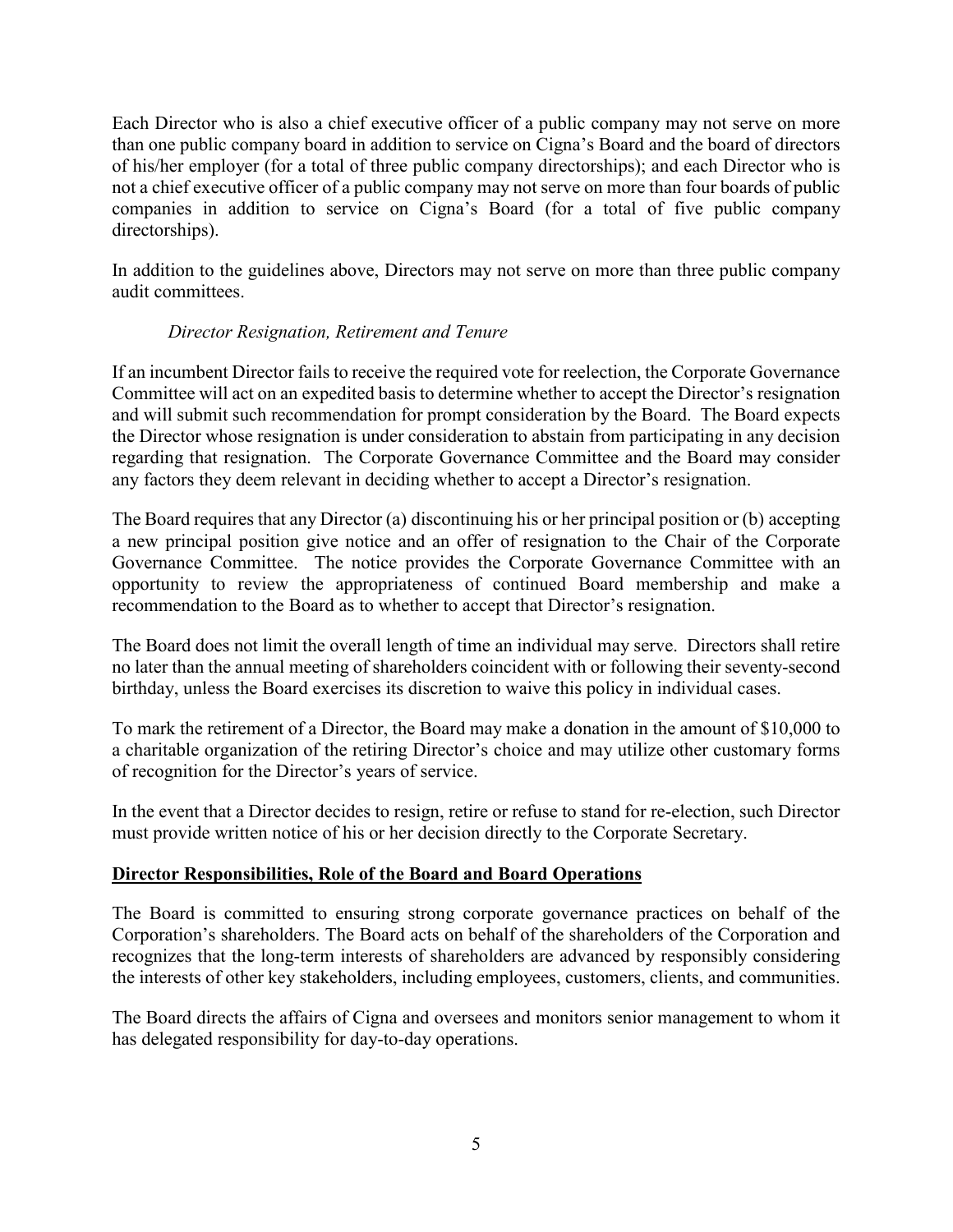Each Director is required to discharge his or her duties with due care, in good faith and in a manner the Director reasonably believes to be in the best interests of the Corporation. Key responsibilities of the Board and each Director include:

- Commitment to Cigna's mission to improve the health, well-being, and peace of mind of those we serve, by making health care simple, affordable and predictable.
- Commitment to Cigna's values, which are as follows:
	- o We partner, collaborate, and keep our promises.
	- o We care deeply about our customers, patients and coworkers.
	- o We create a better future together.
	- o We innovate and adapt.
	- o We act with speed and purpose.
- Understanding Cigna's businesses and effectively contributing to the Board's assessment of the Corporation's strategy and risk;
- Providing relevant input concerning Cigna's risk oversight and assessing different risks and their impact on shareholder value;
- Effectively contributing to the creation of meaningful, long-term value for Cigna's shareholders and other stakeholders, including employees, customers, clients, and communities;
- Advancing of Cigna's objectives and reputation;
- Effectively contributing to the Board's evaluation of executive talent, compensation and succession planning; and
- Reviewing and monitoring Cigna's performance in the areas of diversity, equity and inclusion.

# *Board Leadership*

The Board regularly evaluates the board leadership structure as part of its succession planning process. The Board believes that it is in the best interests of the Corporation for the Board periodically to evaluate and make a determination regarding whether or not the roles of Chair of the Board and the CEO shall be filled by the same person or by different persons based upon the circumstances. If the positions of Chair of the Board and the CEO are filled by the same person, or if the Chair of the Board is not an independent Director, the independent Directors will designate a Lead Independent Director. The Chair of the Board is the primary spokesperson for the Board.

Chair of the Board. The Chair of the Board has the following duties and responsibilities:

- presides at meetings of the Board (including executive sessions) and shareholders;
- if the Chair is independent, serves as the liaison between the CEO and the independent Directors;
- approves meeting agendas, schedules and materials for the Board;
- has the authority to call meetings of the Board and, if the Chair is independent, the independent Directors; and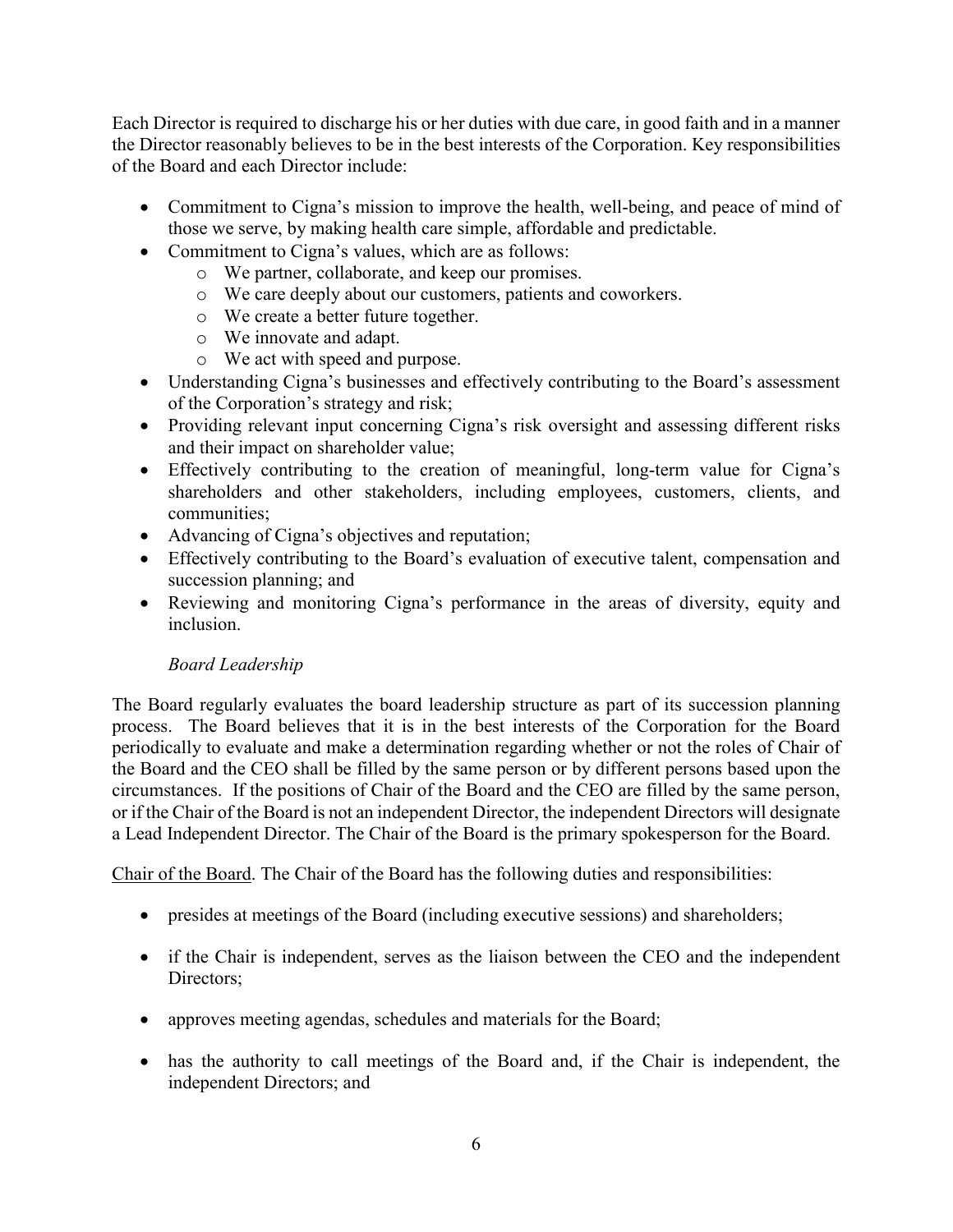• is available to engage with shareholders upon request and as appropriate.

Lead Independent Director. When there is a Lead Independent Director, the Lead Independent Director shall be an independent Director and shall be elected annually by a vote of the independent Directors. The Lead Director has the following duties and responsibilities:

- presides at meetings of the Board (including executive sessions) and shareholders in the Chair's absence;
- serves as the liaison between the Chair and the independent Directors;
- approves meeting agendas, schedules and materials for the Board;
- has the authority to call meetings of the Board and independent Directors; and
- is available to engage with shareholders upon request and as appropriate.

Except as may otherwise be determined by the Board or provided in these Guidelines, even when not named a standing member of a committee, the Lead Independent Director shall have the right to attend and participate in all meetings of any committee of the Board as if he or she were a member of such committee, including having the right to vote on any matter brought before the committee and being counted for the purpose of determining whether a quorum of the committee is present, subject to all applicable laws, regulations and standards.

# *Meetings of the Board of Directors*

The Board meeting schedule and agenda are developed with direct input from Directors. The duration of each meeting varies as business needs dictate. Periodically, Board meetings are devoted primarily to strategy issues. When appropriate, materials need not be distributed to the Board or distributed to the Board in advance if a meeting is necessarily called on short notice or is held to discuss sensitive or confidential matters. Materials that are provided to any one Director will be made accessible to all Directors, as applicable.

The independent members of the Board meet at regularly scheduled executive sessions without management present. The Board also holds executive sessions with the Chief Executive Officer (an employee Director) without any other members of management present.

# *Committee Structure and Meetings*

As required by the NYSE, the Board has established Audit, Corporate Governance (Nominating) and People Resources (Compensation) Committees. The Board has also established a Finance Committee, a Compliance Committee and an Executive Committee. All of the Committees, with the exception of the Executive Committee, are comprised of independent Directors. The roles and responsibilities of each of the Committees are defined by Cigna's by-laws and by Committee charters adopted by the Board.

The Corporate Governance Committee recommends Committee assignments for the approval of the full Board. The Board expects that Committee assignments should be rotated periodically.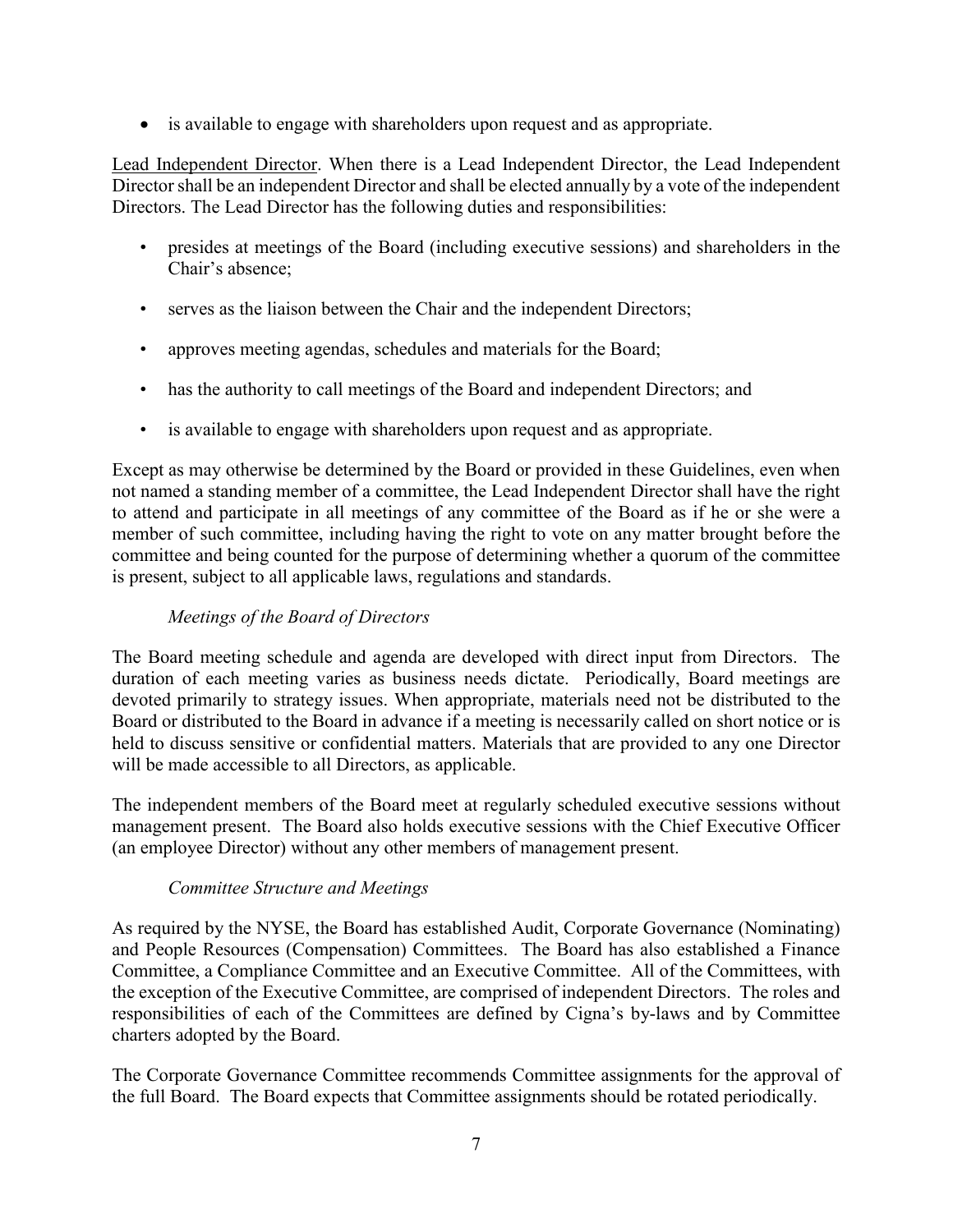In addition, the Board has, at various times, created ad hoc committees to focus on particular issues.

### **Access to Management**

Each working Committee (i.e., the Audit, Compliance, Corporate Governance, Finance and People Resources Committee) is led by an independent Director who serves as its Committee Chair. In addition, each working Committee is assigned a member of senior management to act as a staff officer. The staff officers attend the working Committee meetings and Board meetings. This gives Directors a range of contact people within the Corporation.

Directors have access to senior management both in connection with and outside of Board meetings. Directors are encouraged to inform the Chair of the Board and the Chief Executive Officer about any contact in advance. Directors should exercise sound judgment regarding the frequency and nature of conversations or meetings requested outside of Board meetings. Directors will notify the Chair of the Board and the Chief Executive Officer in advance of contacting any other employee and will ensure that any such contact is not unduly disruptive to the Corporation's business.

Each Committee Chair communicates with the staff officers assigned to his or her Committee to set and develop meeting agendas and materials and communicates frequently with staff officers, members of management and the Chair of the Board between scheduled Board meetings with respect to Committee issues. In addition, each Committee Chair oversees a review of the performance of his/her Committee and the adequacy of its written charter.

On an annual basis and in consultation with the Committee's staff officer, each working Committee agrees upon a meeting schedule (including frequency and length of meetings) and tentative agenda for the upcoming year.

### **Access to Independent Advisors**

The Board and its Committees are able to access and retain independent advisors as they deem necessary or appropriate. Any information requested from an independent advisor by a Director pursuant to this paragraph shall be made available to the full Board or to each member of a Committee, as applicable.

# **Confidentiality**

The proper functioning of the Board requires a candid and open exchange of information, ideas and opinions among Directors in an atmosphere of trust, confidence and mutual respect. Directors have an affirmative duty to protect and hold confidential all non-public information obtained in their role as Director. Accordingly:

- no Director shall use Confidential Information (as defined below) for his or her own personal benefit or to benefit persons or entities outside of the Corporation; and
- no Director shall disclose Confidential Information to any person or entity outside of the Corporation (including any person or entity that nominated or designated a Director to the Board), either during or after his or her service as a Director, except with express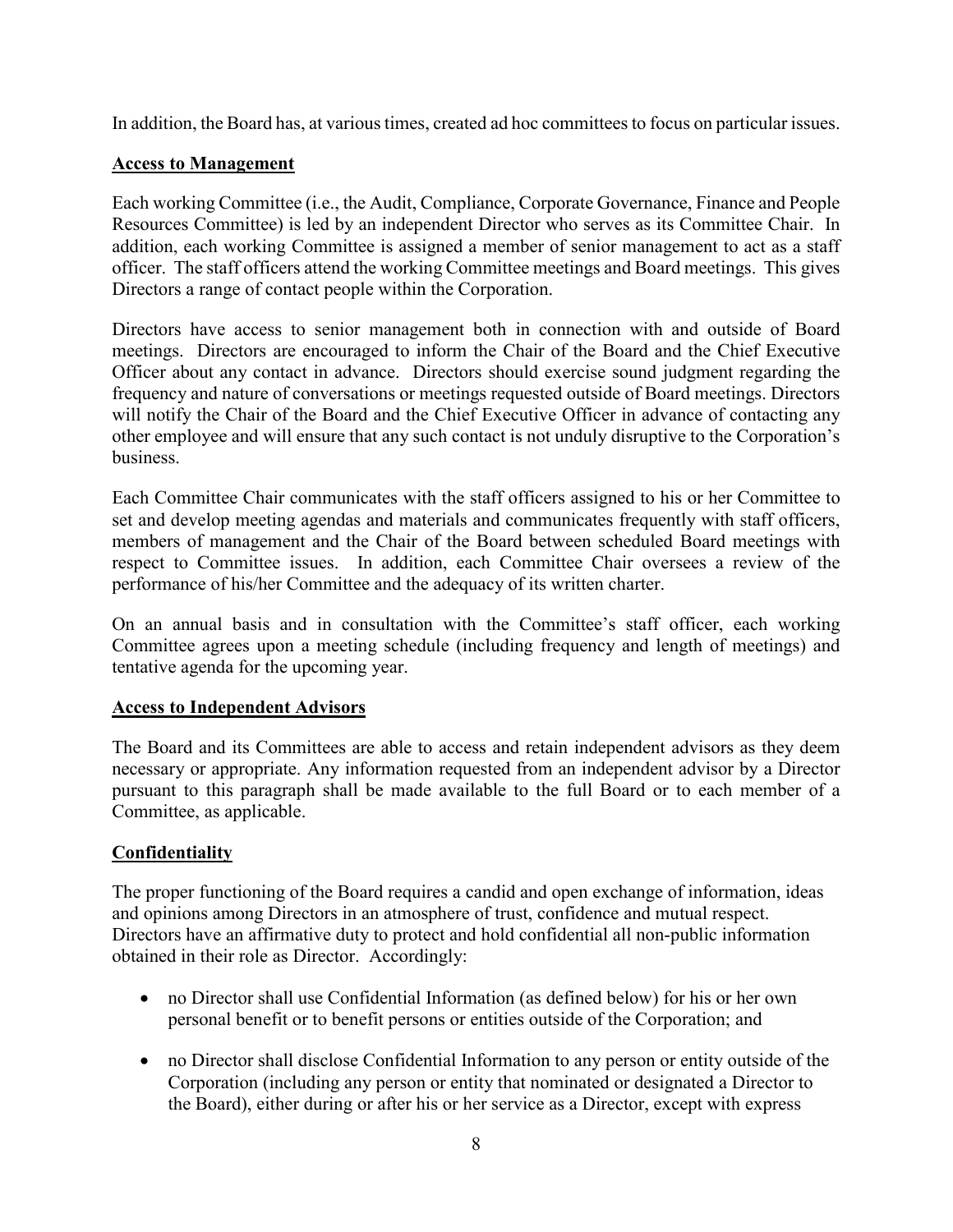prior authorization of the Corporation's General Counsel, the Chair of the Board or the Lead Independent Director (if any) or as may be otherwise required by law (in which event a Director shall promptly advise the Corporation's General Counsel, the Chair of the Board and the Lead Independent Director (if any) of such anticipated disclosure and take all reasonable steps to minimize the disclosure of such Confidential Information). In considering whether to permit a Director to share Confidential Information, the Corporation's General Counsel, the Chair of the Board and the Lead Independent Director (if any) may consider, among other things, whether sharing the information would give rise to a conflict and/or potential harm and whether the information is protected by attorney-client privilege.

For purposes of these Guidelines, "Confidential Information" means all non-public information (whether or not material to the Corporation) entrusted to or obtained by a Director by reason of his or her position as a Director. In addition to information regarding Board meetings, discussions, deliberations and decisions, "Confidential Information" includes, but is not limited to, non-public information that might be of use to competitors or harmful to the Corporation, its customers, suppliers or other stakeholders if disclosed. Examples of "Confidential Information include, but are not limited to:

- non-public information about the Corporation's financial condition, forecasts, prospects or plans, its marketing and sales programs and research and development information, as well as information relating to mergers and acquisitions, stock splits and divestitures;
- non-public information concerning possible transactions with other companies or information about the Corporation's customers, suppliers or joint venture partners, which the Corporation is under an obligation to maintain as confidential; and
- non-public information about discussions, deliberations and decisions relating to business issues between and among employees, officers and Directors.

# **Management Succession Planning**

The People Resources Committee oversees the policies and processes for people development, including the succession plan for the principal executive officers. The Committee reviews and considers an annual assessment of executive officers and key senior management presented by the Chief Executive Officer. The assessment is presented to the full Board at the Committee's direction. The Board reviews and approves regular and emergency succession plans and, as part of those plans, evaluates potential candidates who meet the Board's criteria for the Chief Executive Officer position.

### **Board Evaluation**

The Board annually conducts a self-assessment, and on an ongoing basis, Directors offer suggestions and alternatives intended to further improve Board performance. Administration and oversight of the evaluation process is charged to the Corporate Governance Committee and the independent Chair of the Board or Lead Independent Director supports the Chair of the Corporate Governance Committee in the execution of the evaluation. The Corporate Governance Committee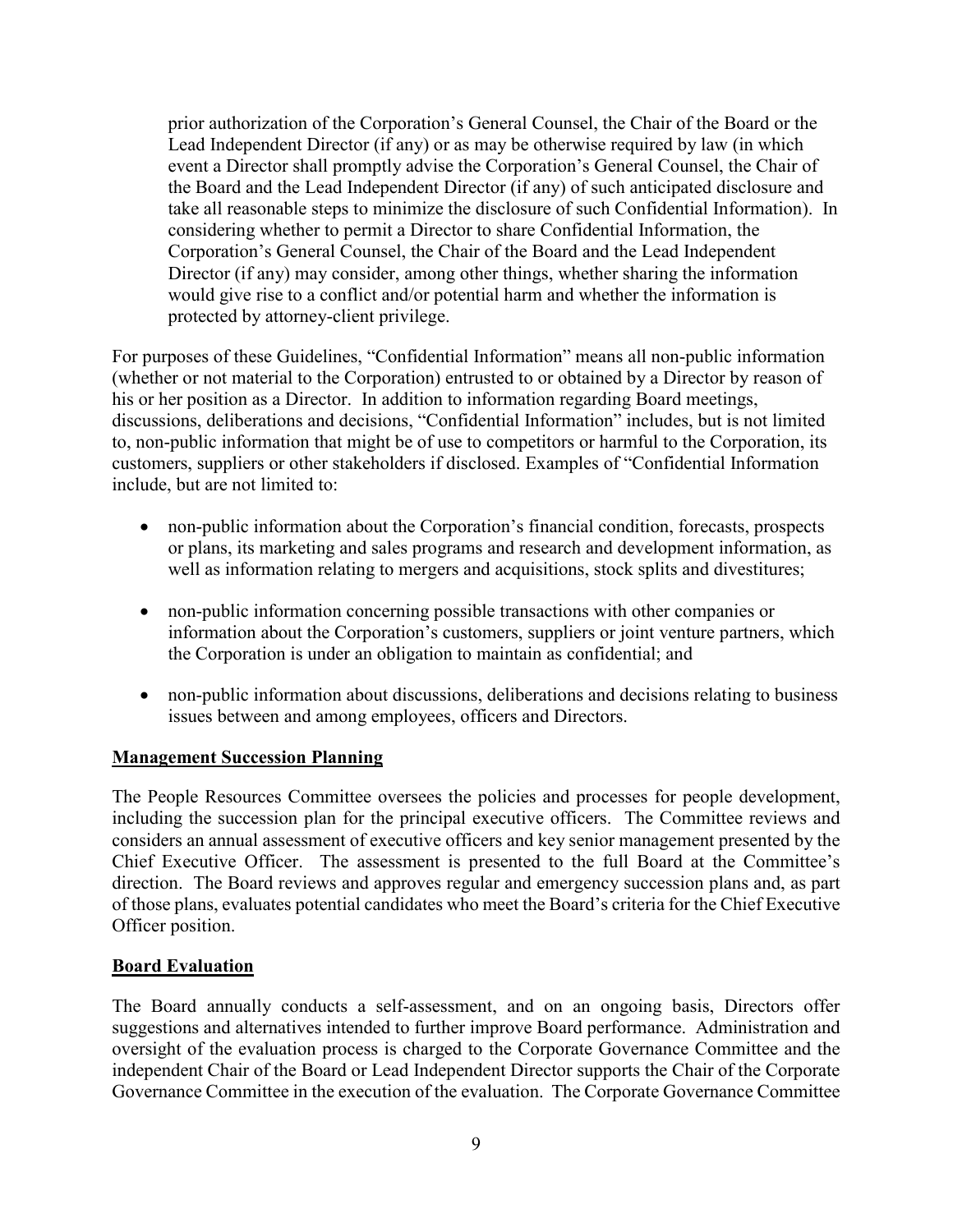also reviews the performance of each Director annually and always in advance of making a determination as to whether the Committee should recommend the Director's re-nomination to the Board. The Corporate Governance Committee also oversees an annual evaluation of the independent Chair of the Board or the Lead Independent Director (as applicable), which includes a survey of all Directors regarding the performance and effectiveness of the independent Chair or the Lead Independent Director (as applicable) and full discussion of the outcome of the evaluation with the Corporate Governance Committee and the Board. Each year, the Committee shall recommend to the Board the re-nomination of the independent Chair or the Lead Independent Director (as applicable), or the nomination of a new Chair or new Lead Independent Director. In addition, periodically the Board uses a third party to conduct an independent evaluation of the Board and its Committees.

# **Director Orientation and Education**

New Directors participate in an orientation program overseen by the Corporate Governance Committee to allow them to become familiar with the Corporation and perform their duties.

In addition, Directors are encouraged to attend accredited continuing education courses at Cigna's expense.

## **Code of Ethics and Principles of Conduct**

Directors are subject to the Cigna Code of Ethics and Principles of Conduct and the Cigna Director Code of Business Conduct and Ethics and must conduct themselves in a manner that avoids actual or apparent conflicts of interest.

### **Director Compensation and Stock Ownership**

The Corporate Governance Committee reviews the non-employee Director compensation program periodically with respect to competitiveness and appropriateness of compensation levels and program design. Compensation paid by Cigna's peers is among the data considered in establishing compensation levels for non-employee Directors.

Stock-based compensation has been and is an important component of the non-employee Director compensation program. Stock-based compensation is designed to promote stock ownership and align Director interests with those of shareholders.

Each Director is required to maintain a stock ownership level of at least five times the value of the cash portion of the annual Board retainer of Cigna common stock. For Directors whose service started before February 26, 2014, common stock, deferred common stock, deferred stock units, restricted share equivalents, and hypothetical shares of common stock count toward the stock ownership guideline. Directors whose service started after February 26, 2014 have a five-year period to attain compliance with the ownership guideline, and may count common stock and deferred common stock toward compliance.

No non-employee Director is paid consulting, advisory or other fees in addition to the compensation paid pursuant to any non-employee Director compensation program for Directors of Cigna.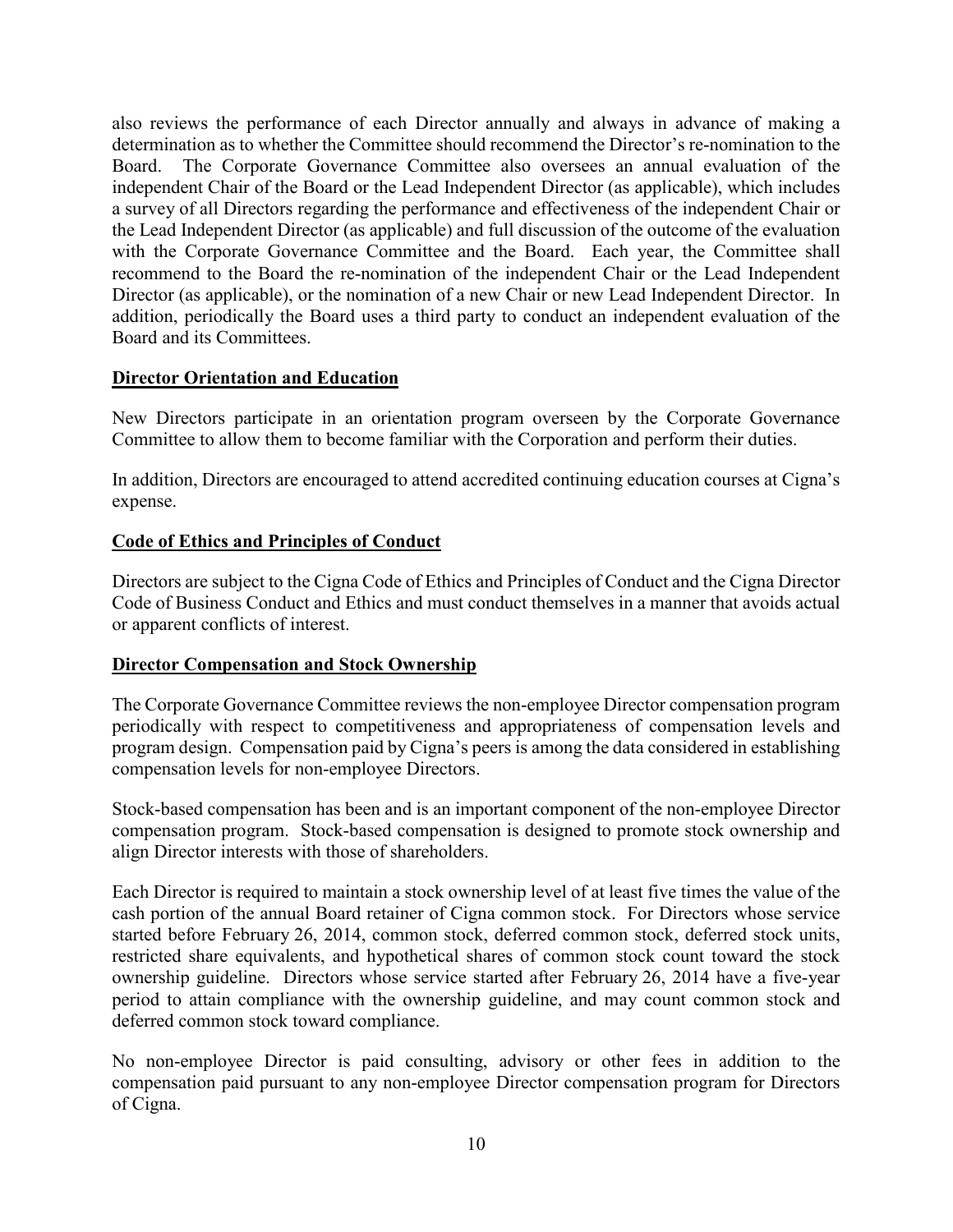## **Disgorgement for Restatements**

If the Board learns of any misconduct by an executive officer that contributed to the Corporation having to restate all or a portion of its financial statements, it will take such action as it deems necessary to remedy the misconduct, prevent its recurrence and, if appropriate, based on all relevant facts and circumstances, punish the wrongdoer in a manner it deems appropriate. In determining what remedies to pursue, the Board will take into account all relevant factors, including whether the restatement was the result of negligent, gross, or intentional misconduct. The Board will, to the full extent permitted by governing law, in all appropriate cases, require reimbursement of any bonus or other cash incentive compensation awarded to an executive officer or effect the cancellation of unvested restricted or deferred stock awards previously granted to the executive officer if: (a) the amount of the bonus or incentive compensation was calculated based upon the achievement of certain financial results that were subsequently the subject of a restatement; (b) the executive engaged in intentional misconduct that caused or partially caused the need for the restatement; and (c) the amount of the bonus or incentive compensation that would have been awarded to the executive had the financial results been properly reported would have been lower than the amount actually awarded. In addition, the Board could dismiss the executive officer, authorize legal action for breach of fiduciary duty, or take such other action to enforce the executive's obligations to Cigna as may fit the facts surrounding the particular case. The Board may, in determining the appropriate punishment factor take into account penalties or punishments imposed by third parties, such as law enforcement agencies, regulators or other authorities. The Board's power to determine the appropriate punishment for the wrongdoer is in addition to, and not in replacement of, remedies imposed by such third parties.

For the purposes of this policy, "executive officer" means any officer who has been designated as executive officer by the People Resources Committee.

In addition, Cigna's stock option, restricted stock, restricted stock units and strategic performance share awards for named executive officers include a clawback provision that applies to a broader range of activities that can cause Cigna competitive or reputational harm (without requiring a restatement).

# **Communications and Shareholder Affairs**

In general, management speaks for the Corporation. Inquiries from reporters, shareholders, analysts, customers or others are referred to management for response. Statements from the Board will be made by or at the direction of the Chair of the Board or the Lead Independent Director (if any), when appropriate. Directors will only speak on behalf of the Corporation with reporters, shareholders, analysts, customers or other persons if authorized by the Chair of the Board, the Lead Independent Director (if any) or the full Board and in accordance with the Corporation's policies.

The Chair of the Board and Lead Independent Director (if any) will review and consider shareholder requests for meetings with members of the Board. Shareholder requests may be made through Office the Corporate Secretary, 1601 Chestnut Street, Philadelphia, PA 19192.

Shareholders and interested parties may contact the Board by submitting an email to [DirectorAccessMailbox@cigna.com](mailto:DirectorAccessMailbox@cigna.com) or by sending written correspondence to Director Access,